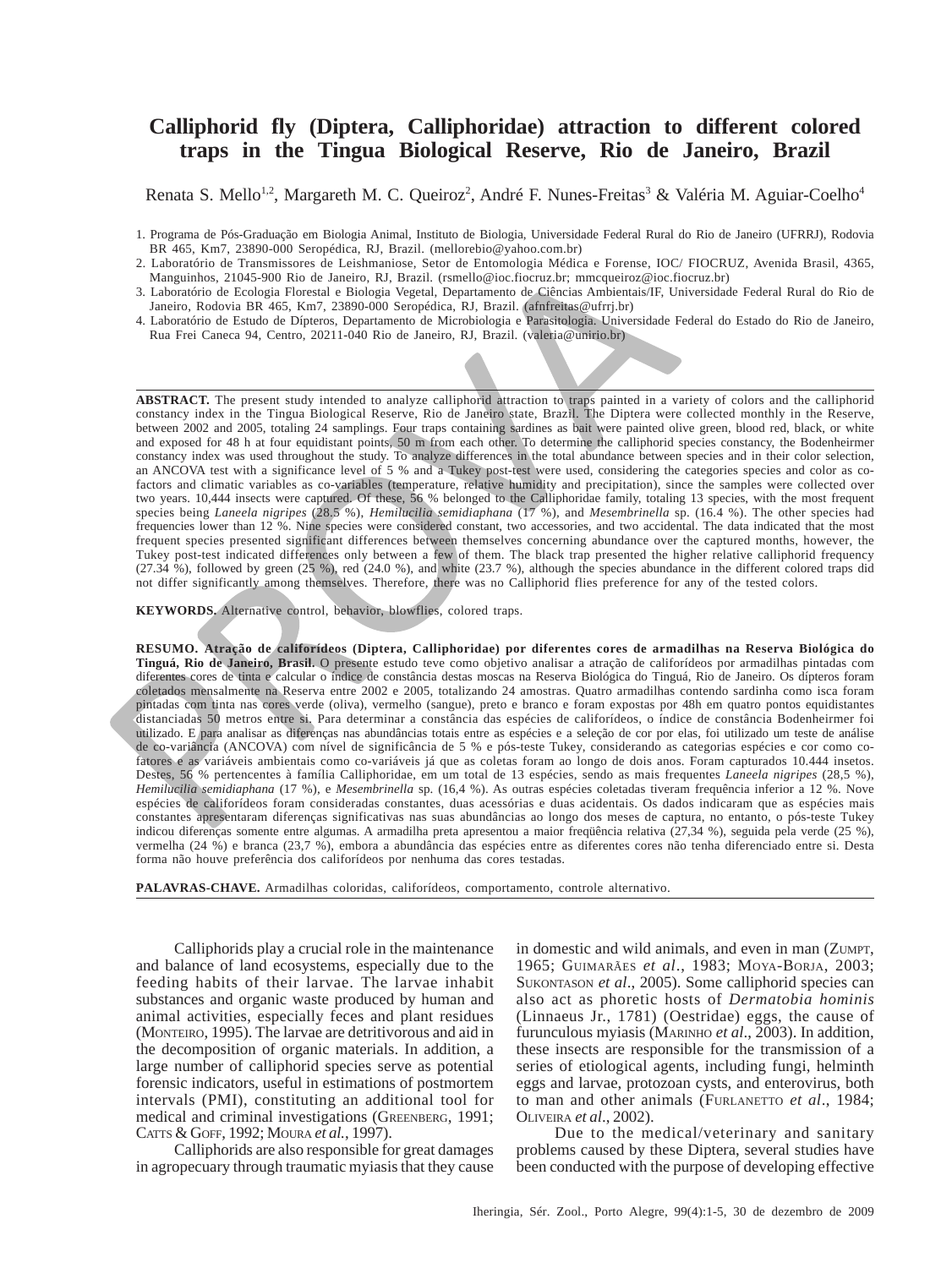measures for the control and reduction of these insect populations (KIRK, 1984; GREEN & WARNES, 1992; PICKENS *et al*., 1994; CILEK, 2002; MIHOK, 2002; FRAGA & D'ALMEIDA, 2005). Since flies have the ability to distinguish colors and polarized light (PICHAUD *et al*., 1999), the capture of these insects can be simple and optimized with the use of appropriately colored traps (PROKOPY & OWENS, 1978). Accordingly, size, shape, odor, and trap color have been taken into consideration (NDEGWA & MIHOK, 1999), with the purpose of developing traps with a high attractiveness and capture potential to muscoid Diptera.

Then, this study attempted to analyze calliphorid attraction to different colored traps as well as to test the constancy of these Diptera during the captures months in the Tingua Biological Reserve, State of Rio de Janeiro, Brazil. As a hypothesis that different colors traps can influence the capture of calliphorid flies and that in ombrophilous forest will be found assynanthropic species as constants and syannthropic species as accessory or accidental.

### **MATERIAL AND METHODS**

The study was conducted in the Tingua Biological Reserve (ReBio-Tingua) (S 22°28'- 22°39'; W 43°13'- 43°34'), located approximately 70 km from the city of Rio de Janeiro, at the northern limit of the "Baixada Fluminense" area within the mountainous area of the state. The majority of the ReBio-Tingua is located in the municipalities of Nova Iguaçu and Duque de Caxias, the "Baixada Fluminense" area, but also extends into the municipalities of Petropolis and Miguel Pereira, the mountainous area (MARINHO *et al*., 2006). It ranges over an area of 26,206 ha and is covered in dense ombrophilous forest at different stages of regeneration. It is considered the highest concentration of primary Atlantic Rainforest in the Rio de Janeiro State (ROCHA *et al*., 2003). The climate is tropical humid, with temperatures ranging between 15.7 and 27.7 °C (MARINHO *et al*., 2006).

To test possible color preferences in the efficiency of trap sampling, four traps according to MELLO *et al*. (2007) were painted with green, red, black, or white paint. The traps were baited with sardines that had been allowed to defreeze in the refrigerator 24h before in the field and were left in the study area for 48h. In the field, the traps were set 1.5 m above the soil at four distinct points, equidistant between themselves at approximately 50 m, on a trail in the ReBio-Tingua area about 200 m from the administrative headquarters. A total of 24 samplings were conducted between June 2002 and January 2005. At each sampling, the traps were alternated between the four sampling points, to avoid bias associated with the microclimatic conditions at each point.

The insects were sacrificed with ether and preserved in 70 % ethanol, with members of the Calliphoridae family identified at the species level using the taxonomic key described by MELLO (2003). The specimens were deposited in the entomological collection at the Oswaldo Cruz Institute (IOC/FIOCRUZ), Rio de Janeiro, Brazil.

The abundance and relative frequencies of the captured calliphorid species were calculated in each differently colored trap. To determine if the analyzed calliphorid species were constant during the study, in other words, captured during every month, the Bodenheirmer constancy index was used (SILVEIRA-NETO *et al.*, 1976):  $CI = \frac{p \times 100}{n}$ , where  $CI =$  Constance of species,  $p =$  number of samplings containing the studied species;  $n =$  total number of conducted samplings. According to the results, the following categories were defined: con – constant species = present in over 50 % of samplings; acce - accessory species = present in 25-50 % of sampling; and acci – accidental species = present in less than 25 % of samplings.

Comparisons of total abundances of different species and color selection by different calliphorid species were analyzed by covariance analysis (ANCOVA), considering the categories species and color as co-factors and climatic variables as co-variables (temperature, relative humidity and precipitation), since the samples were collected over a 24-month period (ZAR, 1999). The data were transformed in  $log(x + 1)$  to obtain homogeneity of variance. Since the month of December 2002 was considered an outlier for some species, it was excluded from the analysis.

### **RESULTS**

A total of 10,444 muscoid Diptera were sampled, with 56% ( $N = 5,609$ ) belonging to the Calliphoridae family, and comprising a total of 13 species, the three most frequently collected species were *Laneela nigripes* (Guimarães, 1977) (28.5 %), *Hemilucilia semidiaphana* (Rondani, 1850) (17 %) and *Mesembrinella* sp. (16.4 %) (Tab. I). The other species exhibited frequencies lower than 12 % when analyzed individually and, when summed up, totaled 38.1 % of the total sampled calliphorid number (Tab. I). From the 13 species of calliphorids, nine (69.2 %) were considered constant, two accessory, and two accidental (15.4 % for both categories) (Tab. I). For the other analyses, only those species that had total abundances higher than 100 individuals ( $n = 8$  species) and  $CI > 50$  % were used.

The data indicated that the eight most frequent species had significant differences in their total abundances (ANCOVA:  $df = 7$ ; F = 18.439; p < 0.01). However, the Tukey test indicated significant differences only between some of the species (Tab. I). The trap that had the highest capture values was black (27.3 %), followed by green (25.0 %), red (24.0 %), and white (23.7 %). However, the ANCOVA test did not indicate significant differences in calliphorid abundance between the different traps (ANCOVA:  $df = 3$ ;  $F = 0.215$ ;  $p = 0.886$ ).

None of the eight calliphorid species exhibited significant differences in selecting traps by color  $(p >$ 0.05). When the variables of species and color were analyzed simultaneously as co-factors, only the species category explained an additional fraction of the abundances (ANCOVA: df = 7; F = 18.439; p < 0.001), while color did not ( $p = 0.886$ ).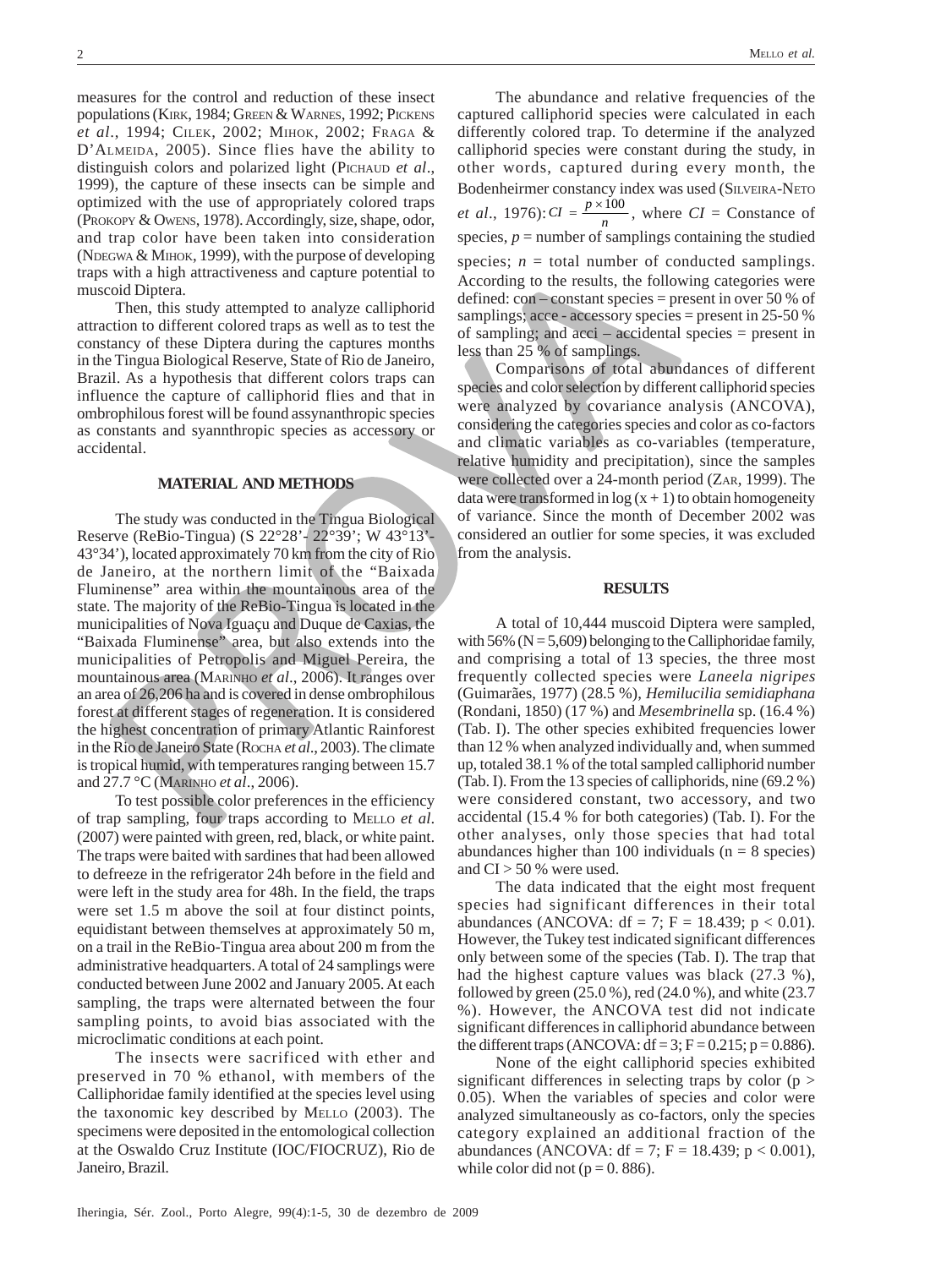Table I. Constancy index (CI), absolute (n) and relative frequency (%) of the captured calliphorid species in different traps, between July 2002 and January 2005 in the Tingua Biological Reserve, Rio de Janeiro, Brazil. Different letters indicate significant differences in the total abundance values between the calliphorid species with a sampling of over 100 individuals (con, constant species = present in over 50 % of samplings; acce, accessory species = present in 25-50 % of sampling; acci, accidental species = present in less than 25 % of samplings).

|                           | Colored traps |                |          |             |          |                 |              |             |       |               |      |
|---------------------------|---------------|----------------|----------|-------------|----------|-----------------|--------------|-------------|-------|---------------|------|
| <b>Species</b>            | Green         |                | Red      |             |          |                 | <b>Black</b> | White       |       | Total         |      |
|                           | CI(%)         | $\mathbf n$    | F(%)     | $\mathbf n$ | F(%)     | n               | F(%)         | $\mathbf n$ | F(%)  | $\mathbf n$   | F(%) |
| Laneela nigripes          | $100$ (con)   | 339            | 21.2     | 384         | 24.2     | 422             | 26.4         | 451         | 28.2  | $1596^{a}$    | 28.5 |
| Hemilucilia semidiaphana  | 87 (con)      | 193            | 20.3     | 256         | 27.0     | 338             | 35.6         | 162         | 17.1  | $949^\circ$   | 17.0 |
| Mesembrinella sp.         | $100$ (con)   | 237            | 25.7     | 173         | 18.8     | 248             | 26.9         | 264         | 28.6  | $922^\circ$   | 16.4 |
| Lucilia eximia            | $96$ (con)    | 214            | 33.8     | 155         | 24.5     | 140             | 22.1         | 124         | 19.6  | $633^{b,c}$   | 11.3 |
| Chrysomya albiceps        | $71$ (con)    | 141            | 24.1     | 119         | 20.4     | 167             | 28.5         | 157         | 28.8  | $584^\circ$   | 10.4 |
| Hemilucilia segmentaria   | $71$ (con)    | 113            | 38.6     | 62          | 21.2     | 69              | 23.5         | 49          | 16.7  | $293^{\circ}$ | 5.2  |
| Chloroprocta idioidea     | $75$ (con)    | 76             | 29.2     | 93          | 35.8     | 52              | 20.0         | 39          | 15.0  | $260^{\circ}$ | 4.6  |
| Chrysomya megacephala     | $54$ (con)    | 48             | 27.3     | 41          | 23.3     | 45              | 25.6         | 42          | 23.8  | $176^b$       | 3.1  |
| Chrysomya putoria         | $21$ (acci)   | 13             | 17.1     | 43          | 56.6     | 9               | 11.8         | 11          | 14.5  | 76            | 1.4  |
| Cochliomyia macellaria    | $42$ (acce)   | 15             | 30.6     | 13          | 26.5     | $\overline{10}$ | 20.4         | 11          | 22.4  | 49            | 0.9  |
| Eumesembrinella pauciseta | $50$ (acce)   | 11             | 29.7     | 7           | 18.9     | 16              | 43.2         | 3           | 8.1   | 37            | 0.6  |
| Lucilia cuprina           | 96 (con)      |                | 3.8      | 1           | 3.8      | 18              | 69.2         | 6           | 23.1  | 26            | 0.5  |
| Paralucilia pseudolyrcea  | $8$ (acci)    | $\overline{0}$ | $\theta$ | $\Omega$    | $\Omega$ | $\Omega$        | $\Omega$     | 8           | 100   | 8             | 0.1  |
| Total                     |               | 1,401          | 25.0     | 1,347       | 24.01    | 1,534           | 27.34        | 1,327       | 23.65 | 5,609         | 100  |

## **DISCUSSION**

The results of this study show that the three most frequent species (*L. nigripes*, *H. semidiaphana* and *Mesembrinella* sp.) were responsible for over 60 % of the total calliphorid number sampled, in addition to being constant species throughout the year. *Laneela nigripes* (28.5 %) and *Mesembrinella* sp. (16.4 %) had the highest sampling dominance, with 100 % constancy. The second most captured species was *H. semidiaphana* (17 %)*,* and similar results were observed by MARINHO *et al*. (2006) in another area of the ReBio-Tingua. This last species had a constancy of 87 %, while the *Hemilucilia segmentaria* (Fabricius, 1805) constancy was 71 %. These species are considered assynanthropic, in other words, restricted to forest environments and adverse to anthropized environments (MELLO, 1967; D'ALMEIDA & LOPES, 1983). The high constancy is consistent with other authors´ results (MELLO, 1967; D'ALMEIDA & LOPES, 1983; FERREIRA & BARBOLA, 1998; PARALLUPI & CASTELLÓN, 1994), which classify this species as typically forest-dwelling. Therefore, these species can serve as environmental quality indicators, indicating that the ReBio-Tingua can be considered a high-quality conservation area.

On the other hand, the exotic genus *Chrysomya* (Robineau-Desvoidy, 1830), originally from Africa and introduced to Brazil in the 1970s (GUIMARÃES *et al*., 1978; GUIMARÃES *et al*., 1979), is composed primarily of synanthropic species (more present in urban areas), such as *Chrysomya megacephala* (Fabricius, 1794), C*hrysomya albiceps* (Wiedemann, 1819) and *Chrysomya putoria* (Wiedemann, 1830). These species were constant in the samplings, with the exception of *C. putoria*, which was considered an accidental species, thus the partial hypothesis that consider only assynanthropic species as constant in ombrophilous forest was refuted.

Although these species were classified as constant, few individuals were captured in each sampling, with the exception of the month of December 2002, which was excluded from the analysis for being an outlier. The fourth most abundant species, *Lucilia eximia* (Wiedemann, 1819), had a sampling constancy of 96 %. This species is typical in Neotropical and Neoarctic areas and is present in most rural and urban area census studies (PRADO & GUIMARÃES, 1982; D'ALMEIDA & LOPES, 1983; MADEIRA *et al*., 1989; PARALUPPI & CASTELLÓN, 1994; FERREIRA & BARBOLA, 1998; MARINHO *et al*., 2003).

The presence of this species, with a high constancy index, as well as the presence of the *Chrysomya* genus in an environmental protection area can be considered an indication of anthropic disturbance (MELLO *et al*., 2007); at least in the months the samplings at ReBio-Tingua were conducted. Since the sampled area is located near the park headquarters and is near residential areas where garbage accumulates, the presence of these synanthropic species could indicate a high adaptation, colonization, and dispersion ability in forest areas, as described by PARALUPPI & CASTELLÓN (1994).

The obtained results do not indicate significant differences in color selection by the analyzed calliphorid species, considering both the community and independent species; this was corroborated by the covariance analysis. HALL (1995) suggested that color is a secondary factor in calliphorid attraction, since these insects are attracted primarily by substrate odour. Therefore, it is probable that the calliphorid sampled in this study were attracted by the bait and that colored traps did not exert any additional attractiveness and/or exerted only secondary roles in the sampling, which was not reflected in the statistical analysis.

In general, blowflies tend to select dark colors, such as browns and purples, usually found in animal feces and decomposing bodies, which serve as substrates for oviposition (SILVA *et al.*, 2001). Although our data did not indicate significant differences in Diptera abundance between the different colored traps, the trap with the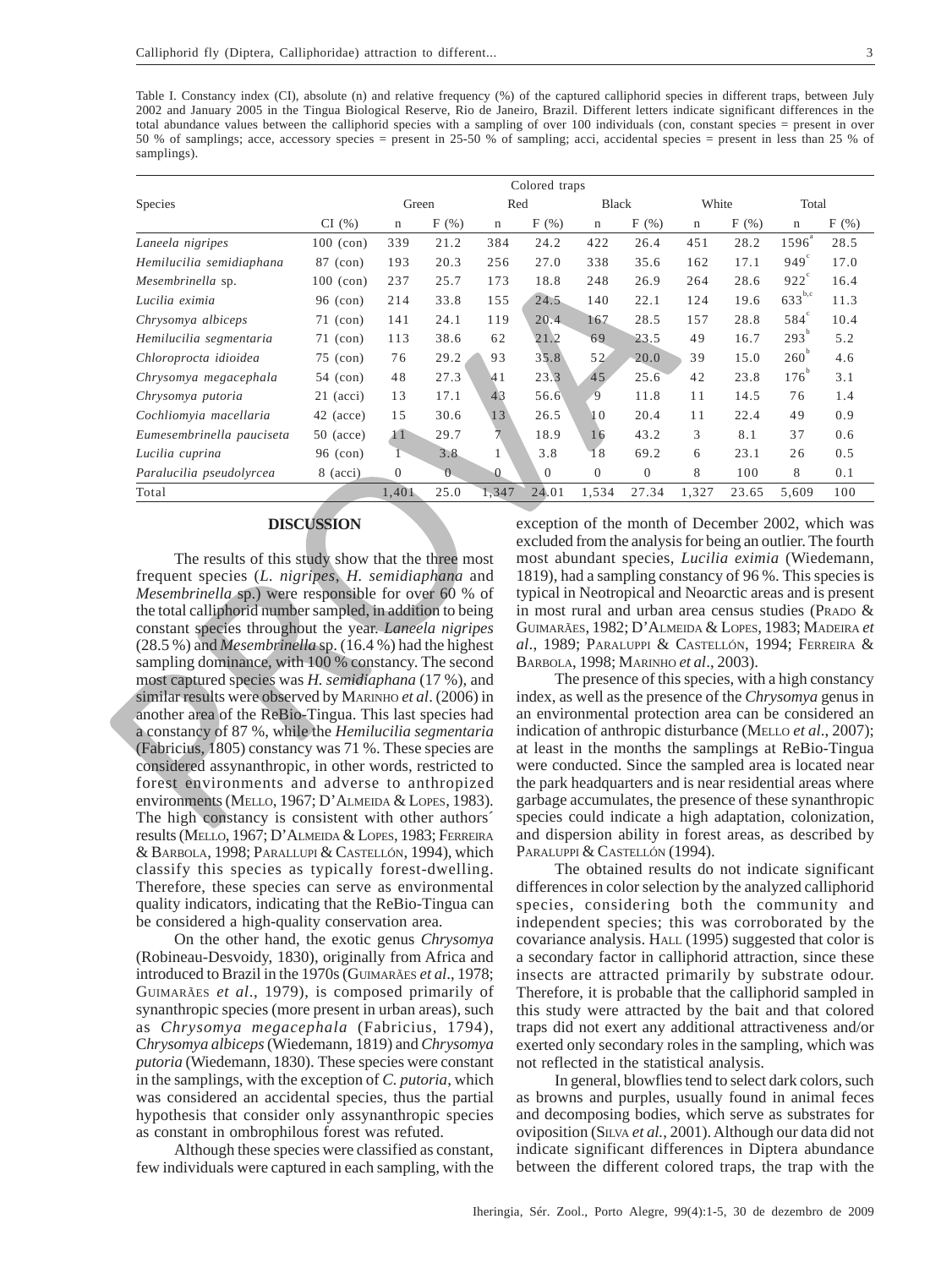highest calliphorid frequency was black. Since black is the color that least reflects light and, consequently, absorbs more heat (CASTRO *et al*., 2003), the use of traps of this color possibly accelerates the bait deterioration process and, therefore, is probably more attractive for muscoid Diptera.

Some authors suggest that myiasis-causing species in the zoophilic phase exhibit similar behavior to hematophagous Diptera, which are attracted to blackened objects (HALL, 1995; GREEN & WARNES, 1992). In the present study, only *Lucilia cuprina* (Wiedemann, 1830) and *Eumesembrinella pauciseta* (Aldrich, 1922) exhibited behavior similar to hematophagous species, corroborating the authors´ data, even though the latter species is not described as a myiasis-causing species in the literature. On the other hand, *Cochliomyia macellaria* (Fabricius, 1775), which causes secondary myiasis in humans, preferred green and red, exhibiting only a 20.4% frequency in the black colored trap.

PICKENS (1994) observed that there was no significant difference in the abundance of *C. megacephala* between the different colored traps that were tested, although these authors reported a higher frequency of *C. megacephala* in the black colored trap. In this study, the highest frequencies were observed in the green traps, followed by the black. FRAGA  $\&$ D'ALMEIDA (2005) also observed that green and black colored traps were the most visited, and white was the least attractive for the capture of *C*. *megacephala*. However, these last authors did not conduct statistical tests to verify possible differences. It is noteworthy that *C. megacephala* was recently included as a myiasiscausing species for humans (SUKONTASSON *et al*., 2005). Therefore, an observation can made that the preferences of species that cause myiasis in humans to select dark colors is not very clear.

FERRAZ & AGUIAR-COELHO (2008) tested three methodologies in laboratory for evaluate the attractiveness of *C. megacephala* to different colors (red, green, black, white, blue and yellow) using arena, fan and rectangle-shaped devices. In the first model, the attractiveness differed only in the second (green > red) and the third landing (red was more attractiveness than green and black). Regarding to sex, the male was more attracted by black color and the female by red color. In the fan model, a few individuals were attracted by colored tubes, the male were more attracted to green followed by yellow and blue colors and female were attracted to same colors (green, yellow and blue) with similar frequencies among them. Using the rectangle-shaped devices, there was not differences in the landing among the colors used. Thus, it was observed that results were contradictory, then can say that this species not presents pattern for the color preference.

FRAGA & D'ALMEIDA (2005) observed that *L. eximia* was found more frequently in green and red colored traps instead of other colors, a result verified in the present study. On the other hand, *L. cuprina,* even though it did not have a high capture rate in this study, was more frequently found in black and white traps. LEE (1937) observed that *L*. *cuprina* was more frequent in yellow traps; however, the colors this author used were different from the ones in the present study. HALL (1995) also observed the preferential attraction of *L. cuprina* to the color yellow, and observed similar behavior by phytophagous species that are preferably attracted to this color. On the other hand, FUKUSHI (1989) observed that the more attractive trap colors for this species were blue and yellow, with red and black being the least attractive colors.

WALL & SMITH (1996) studied the color discrimination by the sheep blowfly *Lucilia sericata* (Meigen, 1826). In the laboratory tested the colors: yellow, green, dark blue, red and light blue. In the field trials tested the colors: black, white, red and yellow, for each colored target it was used two distinct types of odour bait (chemical mixture "swormlure-4"; and liver and 10% sodium sulphide solution). These authors observed in the laboratory that yellow sticky cloth targets caught the largest number both males and females, followed by light blue, black, green, dark blue and red. In the field, the authors observed an evident significant difference in the number of *L. sericata* caught between the two types of odour bait, although there was not observed the effect of color on catch. The authors suggested that the significant differences in catch depending on whether targets were in exposed or shaded positions, and those differences in the number of *L. sericata* caught by different target colors could be distinguished at sites exposed in full sunlight.

Even though some studies, such as the ones already discussed, demonstrate that certain trap colors present higher calliphorid visiting frequency, the data from the present study indicates that there is no significant preference for any of the tested trap colors, thus the initial hypothesis was rejected. However, other extrinsic factors (e.g. type of bait, luminosity, wind direction, and temperature), as observed by FRAGA & D'ALMEIDA (2005) and/ or wavelengths of incident light reaching the targets through the vegetation, perhaps most critically, contrast with the background as observed by WALL & SMITH (1996), are likely to be able to modify responses to hue. In addition, factors intrinsic to the species as. nutritional and physiological state and sex (HALL, 1995), also could exert influences on the effectiveness of trap capture. Therefore, additional studies are necessary to isolate the color factor in the attraction of muscoid Diptera.

The calliphorid species attraction to a particularly colored trap possibly will contribute to the control of muscoid Diptera of medical/veterinary and public health importance, allowing for traps with higher capture power, especially when combined with insecticides and synthetic pheromones.

**Acknowledgments.** The authors gratefully acknowledge IBAMA for granting permission for this research in the biological Reserve of Tingua, RJ and to the management of the biological Reserve of Tingua for its cooperation; the Universidade Federal do Estado do Rio de Janeiro (UNIRIO) and FINEP for financial support. M.Sc. Leandro S. Barbosa for his help in the taxonomic identification and collection of the specimens. M.Sc. Rafaela Dias Antonini and the M.Sc Leandro Talione Sabagh for their valuable suggestions in the manuscript.